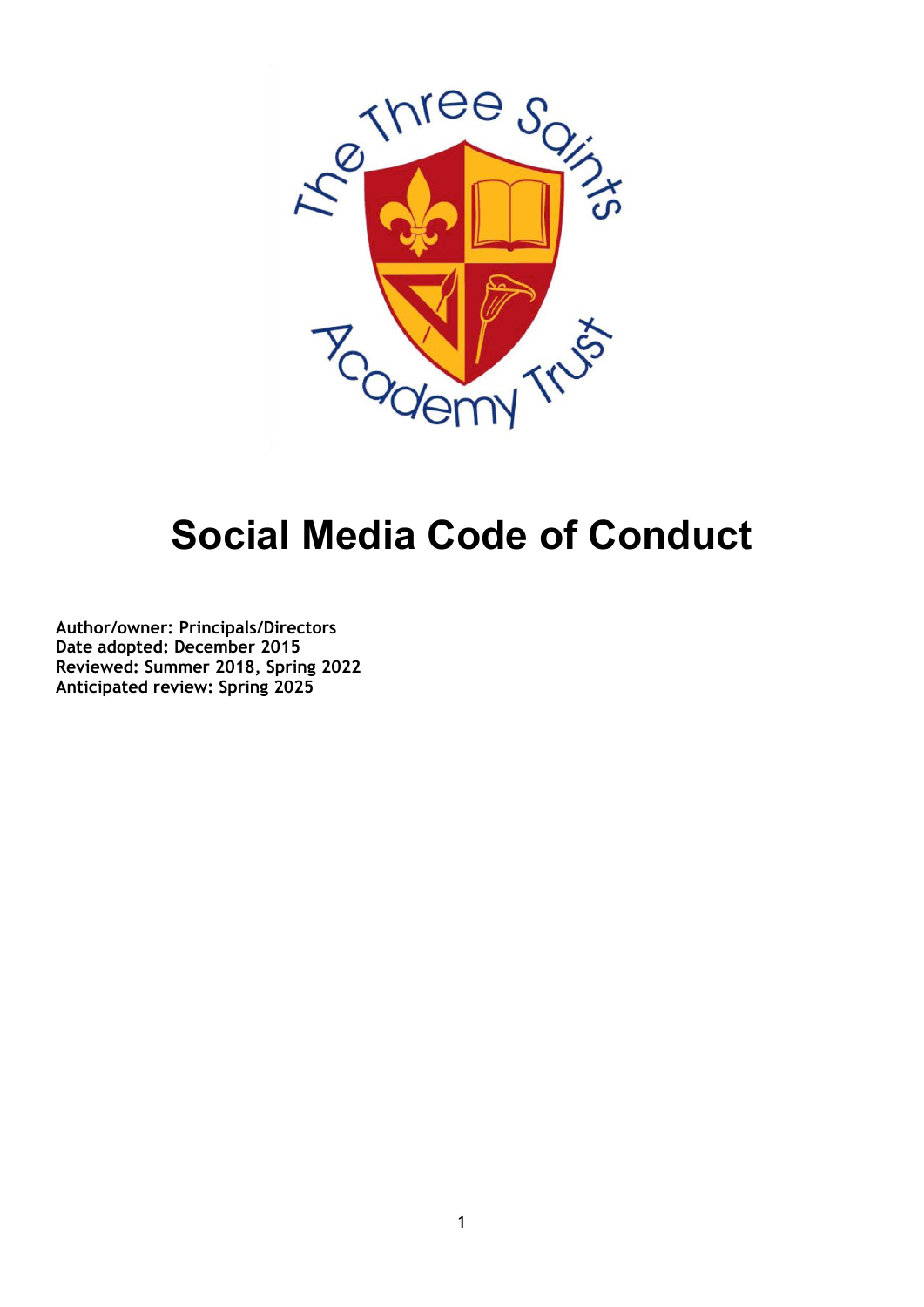## **Three Saints Academy Trust Use of Social Media Code of Conduct**

Over recent years social media tools have become an integral feature of modern life, providing opportunities for organisations (both public and private sector) and citizens to engage and communicate. A key feature of many social media tools is their unparalleled ability to broadcast and receive information quickly and link to a whole network of people in a matter of seconds. It is also the case that material broadcast via Facebook and Twitter can persist in the digital world almost indefinitely often reaching a wider audience than the author had originally intended.

As a public body and regulated setting, responsible for the care and education of children, The Three Saints Academy Trust is committed to the responsible and appropriate use of social media. Its own use of social media is informed by the Cabinet Office: Participation Online Guidance for Civil Servants (June 2008).

Social media tools include, but are not limited to:

- Blogs\Microblogging
- Social Networking
- Collaboration Networking Media
- Social Bookmarking
- Photo and Video sharing
- RSS Aggregation Services

This guidance forms part of school's code of conduct for staff, parents, carers and visitors and seeks to extend those principles to the digital world. It is not intended to stifle legitimate debate, discussion or interfere with private use of social media tools. It aims to:

- Clarify expectations about the use of social media tools by staff, parents, carers or visitors as it relates to The Three Saints Academy Trust.
- Outline the steps The Three Saints Academy Trust will take if it considers social media content to be offensive, inappropriate, inaccurate or otherwise unacceptable.
- Protect the reputation of The Three Saints Academy Trust and ensure that social media use supports its educational, spiritual and pastoral ethos.
- Support the use of existing school policies and procedures to resolve issues of concern.

As part of its code of conduct for staff, parents, carers and visitors The Three Saints Academy Trust expects the following standards to apply in the use of social media tools:

• Foul, abusive, discriminatory or threatening material about the school, its staff or pupils will not be tolerated. Parents\carers posting such material will be contacted by the school for its immediate